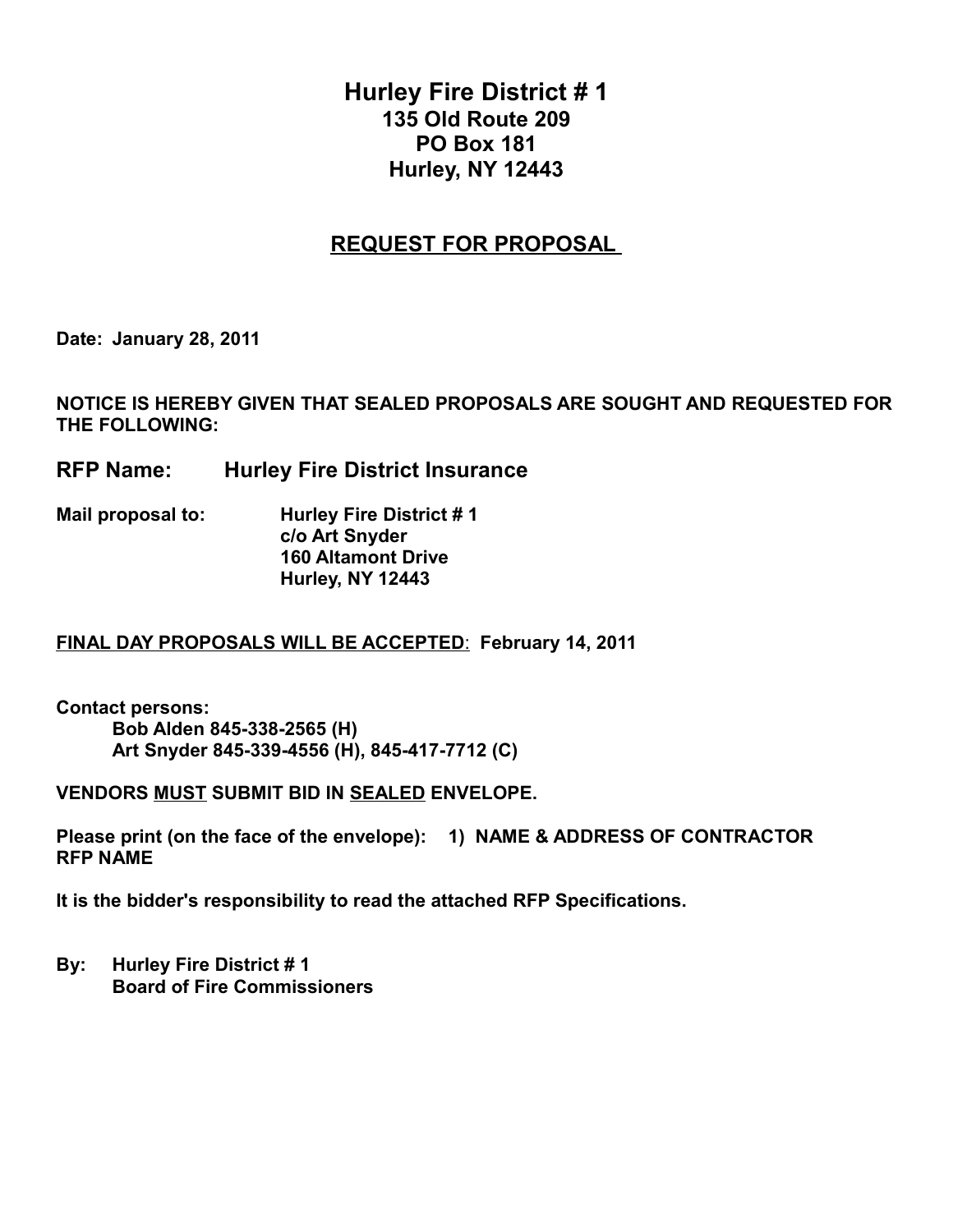## **RECEIPT CONFIRMATION FORM**

### **RFP NAME: Hurley Fire District Insurance**

To ensure you are advised of all addendum's and other communications regarding this Request For Proposal (RFP) Please complete and return this confirmation form within five (5) business days from receipt of this proposal to:

> Hurley Fire District c/o Art Snyder 160 Altamont Drive Hurley, NY 12443

Failure to return this form may result in no further communications regarding this RFP.

| Address:              | <u> 1980 - Johann Harry Barn, mars and de Branch and de Branch and de Branch and de Branch and de Branch and de B</u> |                         |  |
|-----------------------|-----------------------------------------------------------------------------------------------------------------------|-------------------------|--|
|                       | State:                                                                                                                | Zip:___________________ |  |
| <b>Contact Person</b> |                                                                                                                       | Title:                  |  |
| Telephone:            | <b>FAX</b>                                                                                                            |                         |  |

**I have received a copy of the above noted RFP and;**

**\_\_\_\_\_\_ We will be submitting a proposal**

**\_\_\_\_\_\_ We will not be submitting a proposal**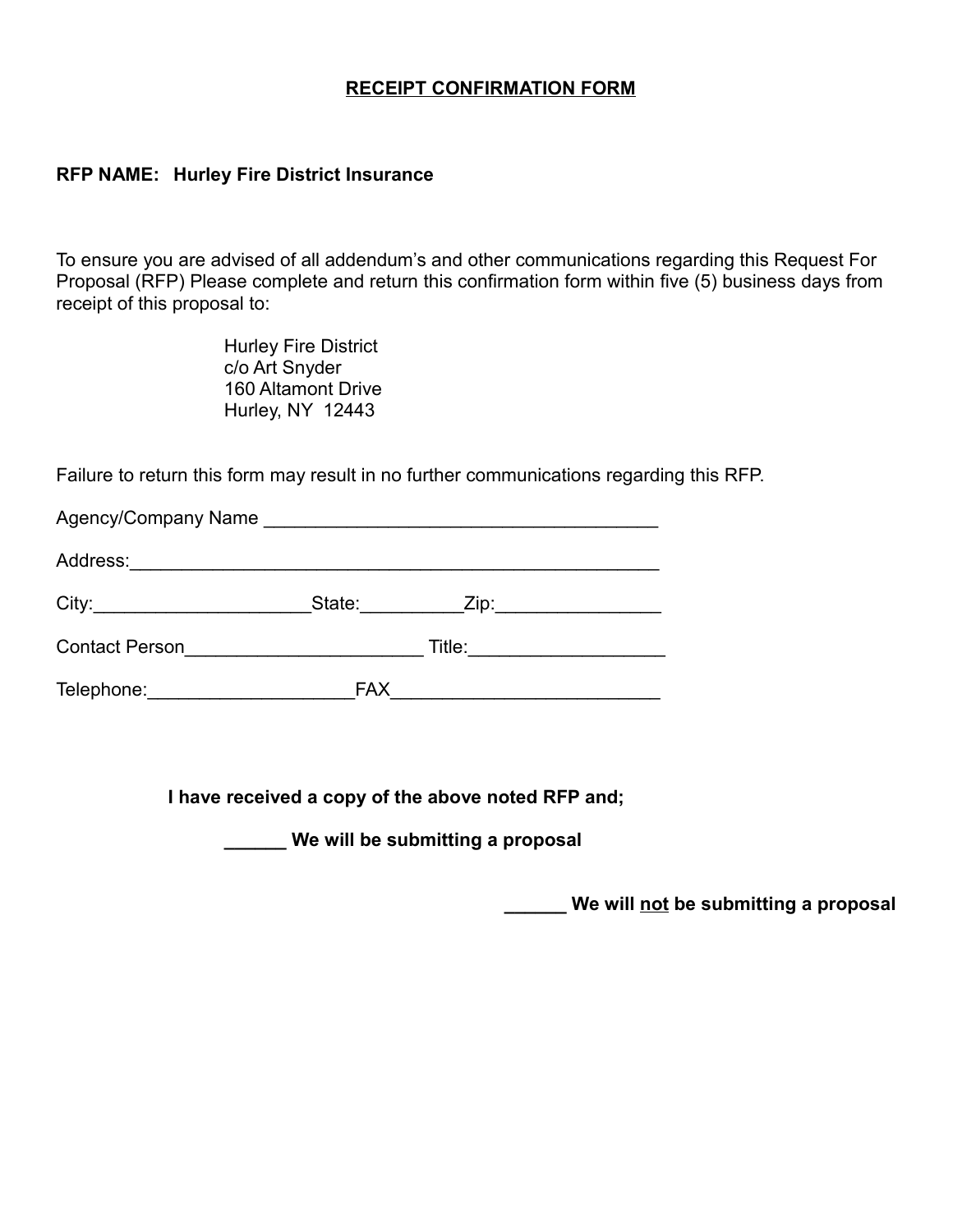## **1.0 Project Overview**

- 1.1 Desired outcome: The objective of this request for proposal is to obtain comprehensive liability and specialized supplemental insurance for the Hurley Fire District # 1, the Hurley Fire Department and the Hurley Fire Department Ladies Auxiliary at the lowest cost possible to the taxpayers of the Hurley Fire District.
- 1.2 A description of the existing coverage with limits is provided herein. Proposed policies should provide comparable coverage, or a detailed explanation explaining any and all reason for deviation. Suggestions for additional coverage or the dropping of certain coverage should be highlighted and fully explained. The Hurley Fire District is open to consideration of alternate coverages that will provide members, the fire district and the taxpayers with adequate coverage.

## **2.0 Term of Policy**

.

2.1 The Hurley Fire District # 1 desires to have coverage commencing at 12:01 AM Standard Time on March 1, 2011 and continuing for **a period of one year, with an option of a three year policy.** 

### **3.0 Commercial Liability Umbrella Declarations**

- 3.1 Limits of Insurance:
	- 3.1.1 Bodily injury and property damage liability: **\$4,000,000.00**
	- 3.1.2 Personal and advertising injury liability**:\$4,000,000.00** any one person or organization
	- 3.1.3 Aggregate limit (except with respect to covered autos): **\$4,000,000.00**
	- 3.1.4 Wrongful acts coverage (each loss): **\$4,000,000.00**
	- 3.1.5 For all coverages combined aggregate limit: **\$4,000,000.00**
	- 3.1.6 Self-insurance retention: **\$10,000.00**

### **4.0 Supplemental Schedule of Underlying Insurance**

- 4.1 Automobile liability / hired and nonowned: **\$1,000,000.00** each accident
- 4.2 VFD emergency operations hazardous materials liability: **\$1,000,000.00** aggregate
- 4.3 General aggregate**: \$3,000,000.00**
- 4.4 Products completed operations aggregate: **\$3,000,000.00**
- 4.5 Personal and advertising injury, each occurrence: **\$1,000,000.00**

### **5.0 Supplemental Schedule of Underlying Claims-Made Insurance**

5.1 VFD emergency operations: **\$1,000,000.00** aggregate (annual)

### **6.0 Commercial Property Coverage**

6.1 Building and Business Personal Property. Premium should be based on \$500 deductible. Coverage must be based on guaranteed replacement cost and include ordinance coverage.

 6.1.1 Described premises – Hurley Firehouse 135 Old Route 209 Hurley NY. Estimated value is **\$825,000.00**

6.1.2 VFD property extension endorsement - \$500 for lost property

### **7.0 Commercial Crime Coverage**

- 7.1 Premium should be based on \$500 deductible.
- 7.2 Theft, disappearance and destruction inside: **\$25,000.00**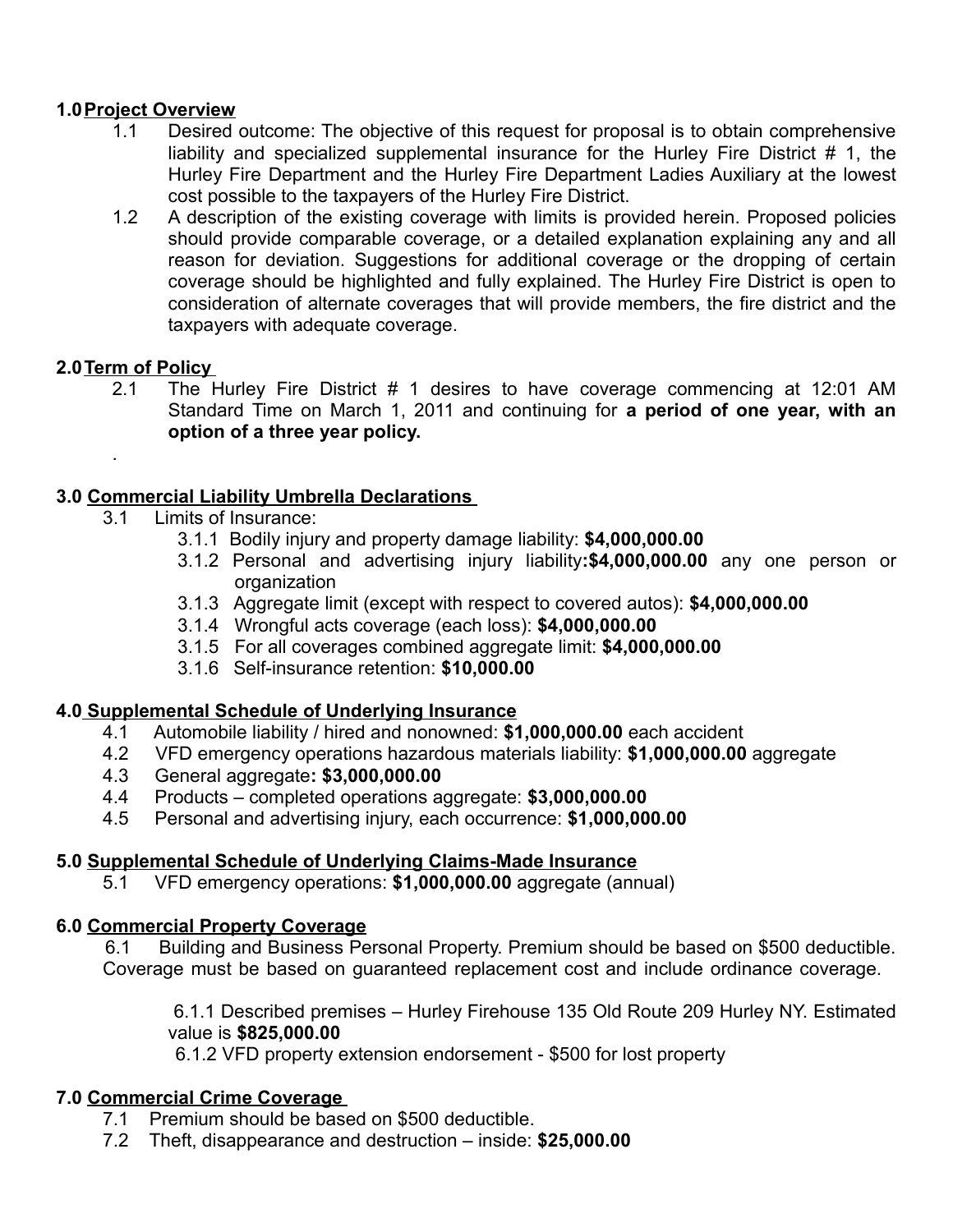- 7.3 Theft, disappearance and destruction outside: **\$25,000.00**
- 7.4 Public employee dishonesty (per loss): **\$10,000.00**; there should be an excess limit of **\$100,000.00** on the Fire District Treasurer

## **8.0 Commercial Inland Marine Coverage**

- 8.1 Miscellaneous property floater coverage on vehicles: Based on values estimated below.
- 8.2 Miscellaneous property floater coverage on equipment: **\$200,000.00**
- 8.3 Miscellaneous property floater coverage on ambulance: **\$100,000.00**
- 8.4 Signs coverage: **\$10,000.00**
- 8.5 Accounts receivable coverage: **\$25,000.00**
- 8.6 Valuable papers and records coverage: **\$25,000.00**

### **9.0 Commercial Auto Coverage**

- 9.1 Liability: **\$1,000,000.00**
- 9.2 Mandatory Personal Injury Protection: **\$50,000.00**
- 9.3 Added Personal Injury Protection: **\$25,000.00**
- 9.4 Total all Personal Injury Protection: **\$75,000.00**
- 9.5 Auto medical payments: **\$5,000.00**
- 9.6 Uninsured motorist: **\$1,000,000.00**
- 9.7 Death benefit (in addition to PIP): **\$2,000.00**
- 9.8 Monthly work loss: **\$2,500.00** per month
- 9.9 Other expenses: **\$50.00** per day
- 9.10 Vehicles: Coverage must be based on guaranteed replacement cost (estimates below).
	- 9.10.1 2010 Chevrolet Ambulance \$110,000.00
		- 9.10.2 1993 Mack Pumper \$450,000.00
		- 9.10.3 1943 Chevy Buffalo \$5,000.00
		- 9.10.4 2001 KME Pumper \$375,000.00
		- 9.10.5 2001 KME Rescue Pumper \$375,000.00
		- 9.10.6 2000 Ford Ambulance \$100,000.00
		- 9.10.7 1988 GMC Pierce Mini Pumper \$200,000.00
		- 9.10.8 2008 Polaris 6 wheel ATV \$12,000.00
		- 9.19.9 2010 Ford F-350 Utility Truck \$70,000.00

### **10.0 Accident and Health Policy (Special Risk Blanket Insurance Certificate)** Policy term to

coincide with all other insurance, premium to be included with response to RFP.

- 10.1 Indemnity Benefits
	- 10.1.1 Accidental Death, Dismemberment, Loss of Sight or Hearing: **\$50,000.00**
	- 10.1.2 Accidental Loss of Life (Sickness Only): **\$50,000.00**
	- 10.1.3 Additional Seat Belt Benefit (Injury Only): **\$6,250.00**
	- 10.1.4 Post Traumatic Stress Disorder: **\$1,000.00**
- 10.2 Permanent Physical Impairment Benefit (Injury Only): **\$25,000.00**
- 10.3 Cosmetic Burn Disfigurement Benefit (Injury Only): **\$25,000.00**
- 10.4 Medical Expense Benefits (Injury Only) Medical Expense**: \$10,000.00** Plastic Surgery: **\$10,000.00**
- 10.5 Medical Expense Benefits (Sickness Only) Medical Expenses: **\$10,000.00** Preventative Inoculations: **\$10,000.00**
- 10.6 Weekly Disability Benefit (Injury Only): **\$150** per week
- 10.7 Weekly Disability Benefit (Sickness Only): **\$150** per week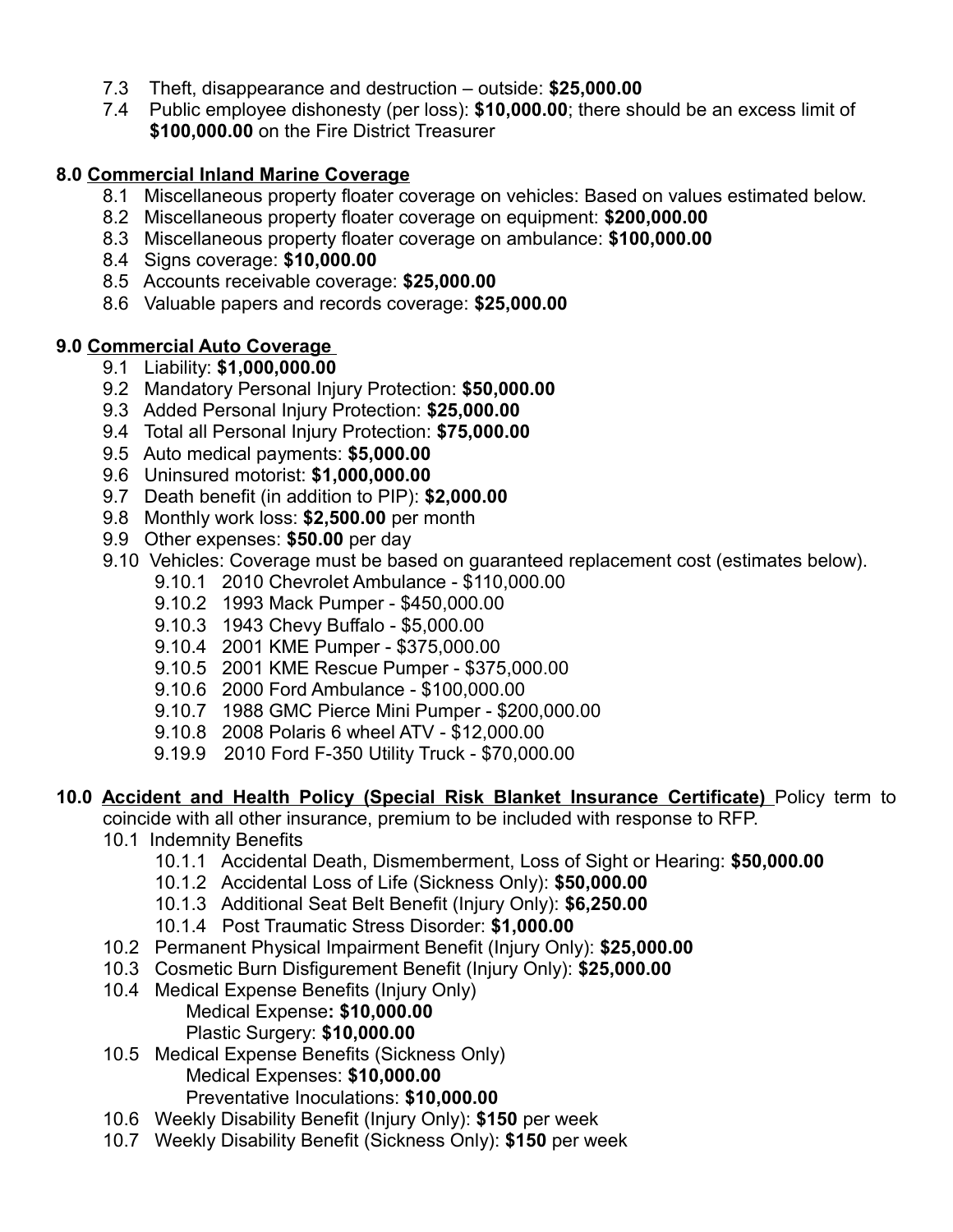- 10.8 Family Expense Benefit (Injury or Sickness): **\$10,000.00**
- 10.9 Family Education Benefit (Injury or Sickness): **\$ 5,000.00**
- 10.10 Athletic and Special Events Benefit (Injury Only) Medical Expense: **\$1,000.00** Total Disability: **\$150** per week
- 10.11 Physical Assault Benefit (Injury Only): **\$6,250.00**
- 10.12 Day Care Expense Benefit (Injury or Sickness): 26 weeks
- 10.13 Permanent Physical Impairment Educations Benefit (Injury Only): **\$20,000.00**
- 10.14 Continuation of Coverage: **\$500.00**
- 10.15 Accidental Death & Dismemberment Benefit (Injury only / 24 hour coverage): **\$50,000.00**

### **REQUEST FOR PROPOSAL PROCESS AND ADMINISTRATION**

#### **1.0 SCOPE/PURPOSE**

The purpose of this RFP is to obtain proposals for securing Insurance for the Hurley Fire District #1.

The Hurley Fire District #1, in accordance with Title VI of the Civil Rights Act of 1964, 78 Stat. 252, 42 U.S.C. 2000d to 2000d-4 hereby notifies all respondents that it will affirmatively insure that in any contract entered into pursuant to this advertisement, minority business enterprises will be afforded full opportunity to submit proposals in response to this invitation and will not be discriminated against on the grounds of race, color, or national origin in consideration for an award.

Qualified firms (or teams) and qualified Disadvantaged Business Enterprises (DBE) are encouraged to submit proposals in response to this solicitation. Other respondents are encouraged to utilize DBE sub consultants where appropriate. Subcontracting and joint ventures are permitted. DBE subcontracting is encouraged. WBE/MBE firms do not qualify as DBE firms under this solicitation. Proposers are encouraged to make every effort possible to include DBE firms in their proposals however; nothing in this provision shall be construed to require the utilization of any DBE firm which is either unqualified or unavailable.

#### **2.0 PROPOSAL/SUBMITTAL RETURN DATE**

Proposals shall be received and recorded until **5 PM on February 14, 2011** at 160 Altamont Drive, Hurley, NY 12443. ONE ORIGINAL and six (6) copies of all materials that constitute the proposal submittal shall be delivered in a sealed envelope marked **"Hurley Fire District Insurance" Submittal from** *name and address of the proposer*. Each proposal shall indicate the name of the person designated by the vendor to be the single point of communication between the Hurley Fire District #1 and the vendor.

Oral, faxed, or telephoned submittals, or modification thereof, will not be accepted. The Hurley Fire District # 1 shall not be responsible for any costs related to the submission of a proposal, and reserves the right to reject any or all proposals not considered to be in the best interest of the Fire District.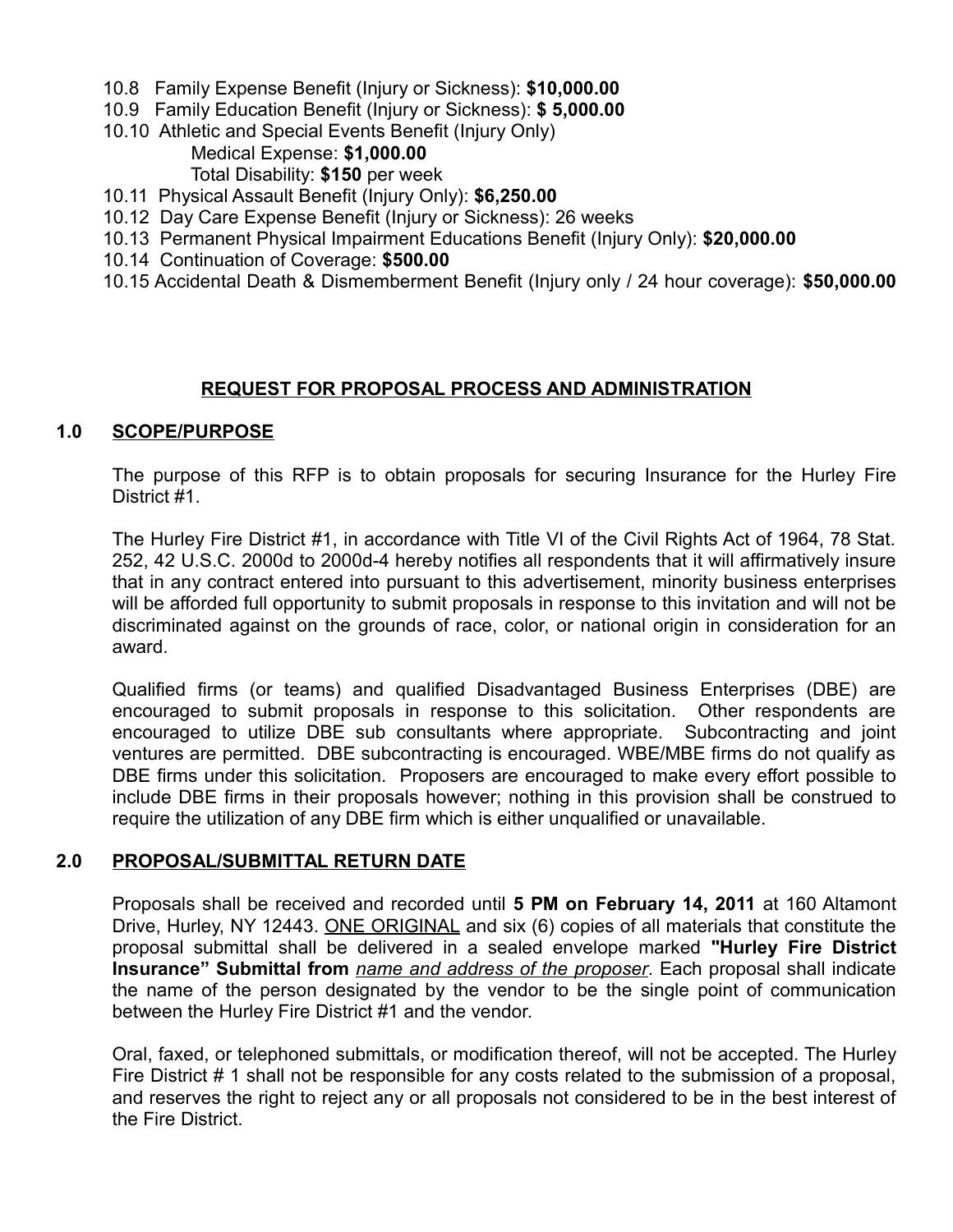## **3.0 PRE-PROPOSAL MEETING (BIDDER'S CONFERENCE**

A pre-proposal meeting is not scheduled at this time.

## **4.0 FEE PROPOSAL/PRICING**

One Copy of a fee proposal shall be submitted in a separate envelope clearly marked "**Fee Proposal**", "**Hurley Fire District Insurance**" submittal from "*name and address of the proposer."* **Do not include fee information in the technical portion of the submittal.** The Fee quoted will include all items of labor, materials, travel, equipment and other costs necessary to fully complete the project. The Fee proposal shall contain information relative to hours worked and hourly rate by project personnel title and firm (if more than one). Hourly rates, overhead and other aspects of the fee proposal shall remain constant for the duration of the contract and any agreed extensions. The contract will be for costs incurred with a not to exceed fixed-fee.

While not anticipated at this time, the contractor agrees that fee components shall remain in effect for any addendums issued to the scope of work that arise as a result of input during the study process or change in circumstances

The contractor's proposed budget for this project shall conform to all applicable requirements of the NYS Department of Labor. The price to be quoted will include all items of labor, materials, travel, equipment and other costs necessary to fully complete the project.

### **5.0 FREEDOM OF INFORMATION**

The successful Contractor agrees to comply with the Freedom of Information Law such rules and regulations as the State may from time to time make, including, but not limited to, such rules as may be devised governing access to public documents pursuant to Article 6 of the Public Officers Law, popularly known as the Freedom of Information Law.

Proposals submitted under this RFP shall be considered public documents and, with limited exceptions, all proposals, including proposals that are recommended for award, will be available for inspection and copying by the public.

If a Proposer considers any portion of its proposal to be protected under the law, the Proposer shall clearly identify each such portion with words such as "CONFIDENTIAL," "PROPRIETARY" or "BUSINESS SECRET." If a request is made for disclosure of such portion, the Hurley Fire District #1 will determine whether the material should be made available under the law. If the material is not exempt from public disclosure law, the Fire District will notify the Proposer of the request and allow the Proposer five days to take whatever action it deems necessary to protect its interests. If the Proposer fails or neglects to take such action within said period, the Hurley Fire District # 1 will release portions of the proposal deemed subject to disclosure. By submitting a proposal, the Proposer assents to the procedure outlined in this paragraph and shall have no claim against the Hurley Fire District #1 on account of actions taken under such procedure.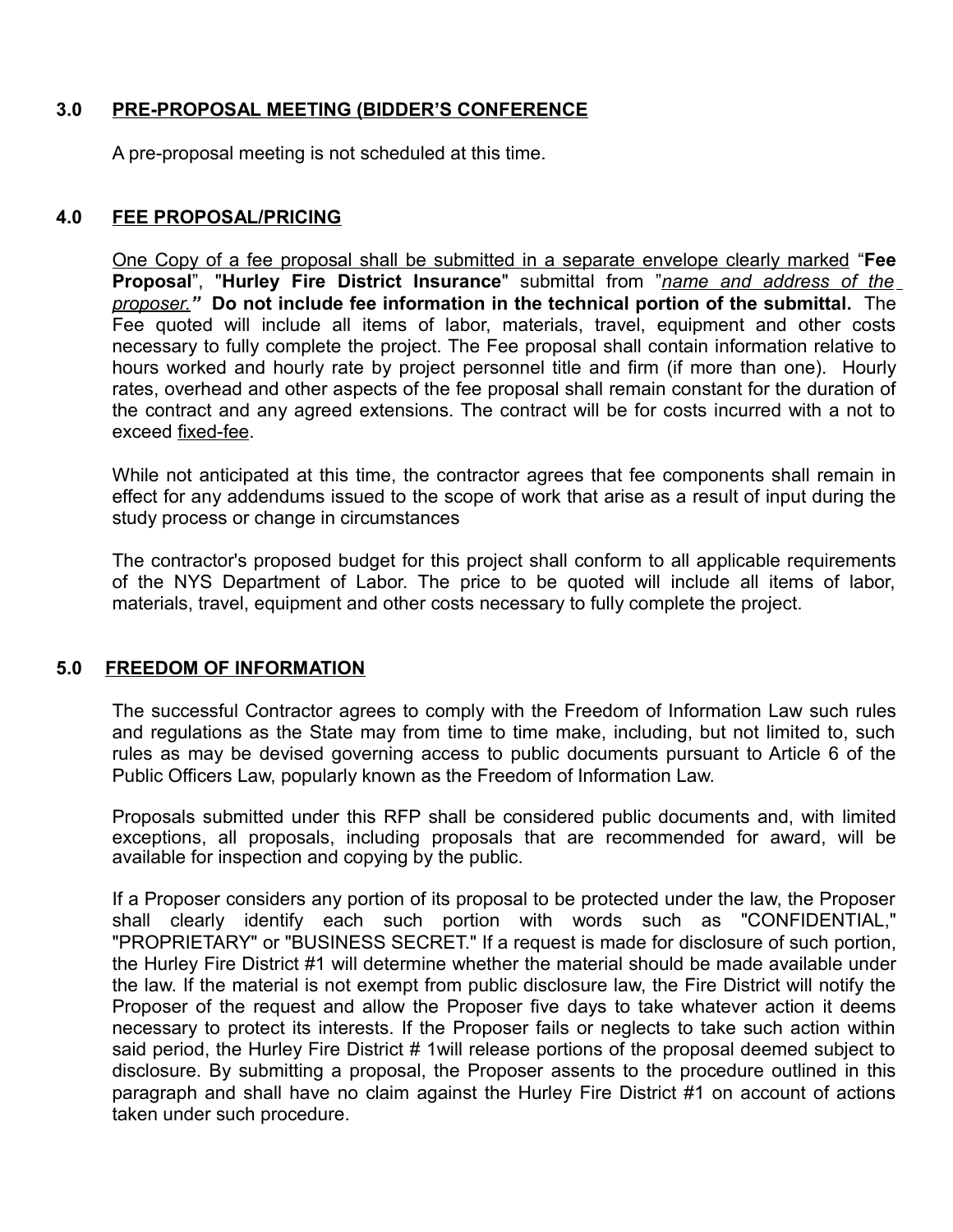## **6.0 INDEPENDENT CONTRACTOR**

The Contractor agrees that its relationship to the Hurley Fire District # 1 is that of an independent contractor and said Contractor covenants and agrees that it will conduct itself in a manner consistent with such status; that it will neither hold itself out as, nor claim to be, an officer or employee of the Fire District by reason hereof, and that it will not make any claim, demand or application to, or for any right or privilege applicable to an officer or employee of the Fire District, including, but not limited to, worker's compensation coverage, disability, unemployment insurance benefits, social security coverage, or retirement membership or credit.

## **7.0 NON-COLLUSIVE STATEMENT**

The submission of this statement certifies that the prices in this proposal have been arrived at independently without collusion, consultation, communication, or agreement for the purpose of restricting competition, as to any matter relating to such prices with any other bidder with or any competitor.

#### **8.0 INDEMNIFICATION**

To the maximum extent permitted by law and except to the extent caused by the sole negligence of the Hurley Fire District #1, the Contractor shall indemnify and hold harmless the Hurley Fire District # 1, its officers, agents and employees, from and against any and all suits, claims, actions, losses, costs, penalties and damages of whatsoever kind or nature arising out of, in connection with, or incident to the facilities and/or services provided by or on behalf of the Contractor, including the content or nature of advertising.

In addition, the Contractor shall assume the defense of the Hurley Fire District #1 and its officers and employees in all legal or claim proceedings arising out of, in connection with, or incident to such facilities and/or services, shall pay all defense expenses, including reasonable attorneys' fees, expert fees and costs incurred by the Hurley Fire District #1 on account of such litigation or claims, and shall satisfy any judgment rendered in connection therewith or pay or reimburse the Hurley Fire District # 1's payment of any sums reasonable to settle such litigation or claims.

In the event of litigation between the parties to enforce the rights under this paragraph, reasonable attorneys' fees shall be allowed to the prevailing party. This indemnification obligation shall include, but is not limited to, all claims against the Hurley Fire District #1 by an employee or former employee of the Contractor or its subcontractors, and the Contractor expressly waives all immunity and limitation on liability under any worker's compensation act, disability benefit act, or other employee benefit act of any jurisdiction which would otherwise be applicable in the case of such claim.

### **9.0 CONFLICT OF INTEREST**

The Contractor, by entering into a contract with the Hurley Fire District # 1 to perform or provide services or materials, covenants that it has no direct or indirect pecuniary or proprietary interest, and that it shall not acquire any such interest which conflicts in any manner or degree with the services or materials required to be performed and/or provided under the contract and that it shall not employ any person or agent having any such interests.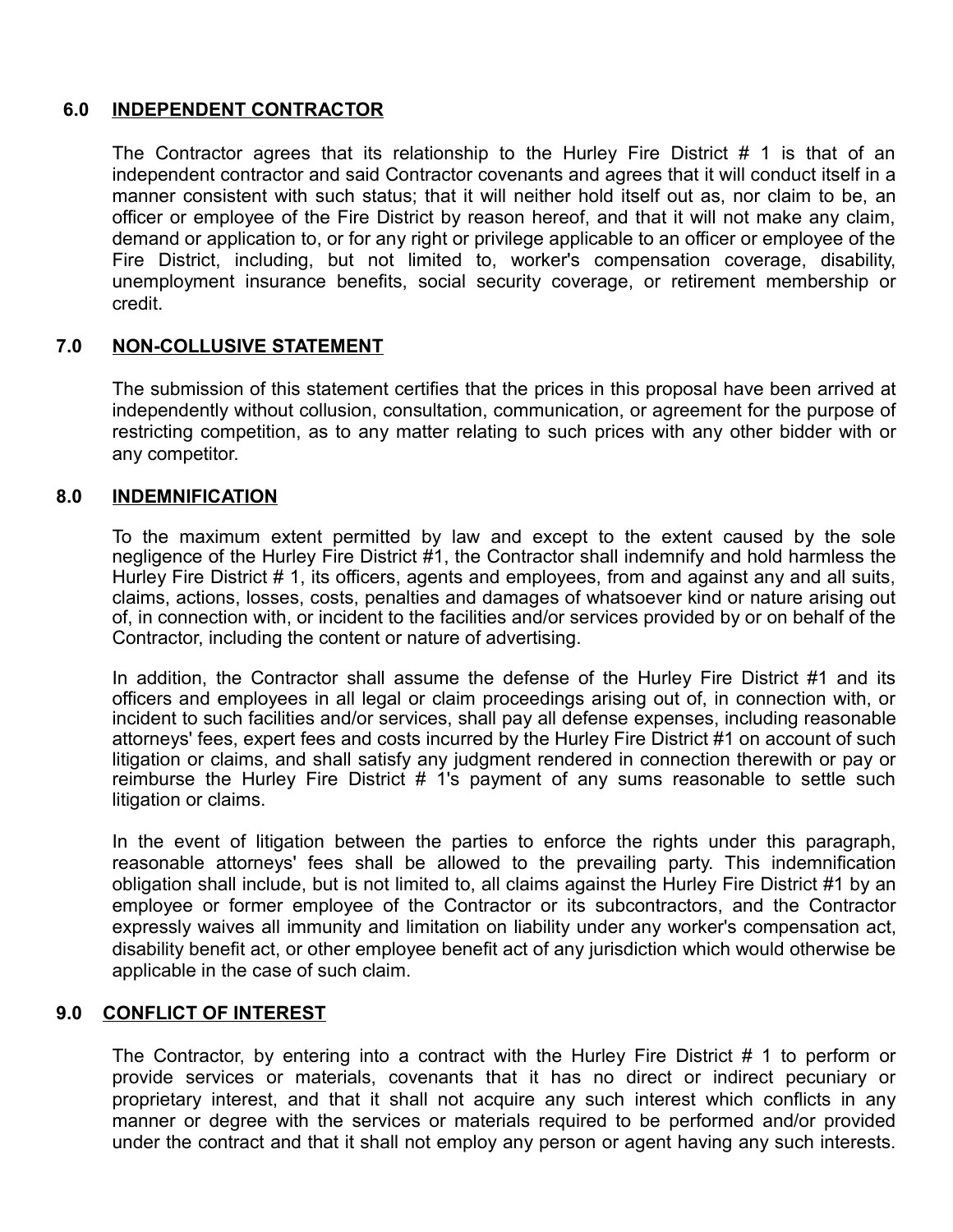In the event that the Contractor or its agents, employees or representatives hereafter acquires such a conflict of interest, it shall immediately disclose such interest to the Hurley Fire District #1 and take action immediately to eliminate the conflict.

### **10.0 EVALUATION CRITERIA**

Only those proposals that contain complete information and required certifications will be considered. All proposals will be evaluated by the Board of Fire Commissioners using a "qualifications-based" proposal evaluation and selection process.

## **11.0 METHOD OF AWARD**

A qualifications-based contractor evaluation and selection process will be utilized. The award of this contract shall be made to the offer or whose solicitation, in the opinion of the Fire District best meets the established evaluation criteria. All aspects of evaluation will be taken into consideration in awarding this contract. Price shall be a factor in the award decision, although the award may not necessarily be made to the solicitation with the lowest price. **The Hurley Fire District # 1 reserves the right to reject any and all proposals.** 

## **12.0 QUESTIONS/CLARIFICATIONS**

No oral interpretations as to the meaning of the RFP or revisions to the RFP will be made for any Proposer. Requests for clarification or interpretation shall be made in writing and directed to Art Snyder, 160 Altamont Drive, Hurley, NY 12443 or e-mail **arsnyder59@yahoo.com** at least seven (7) calendar days before the date established for submitting proposals. Inquiries will not be considered after that date. All Contractors will receive a response to substantive questions.

Any interpretation deemed necessary by the Hurley Fire District #1 will be in the form of an addendum to the RFP and, when issued, will be delivered as promptly as is practicable to all parties to whom the RFP has been issued. All addenda shall become part of the RFP. Proposers shall not rely upon any oral statements or conversations they may have with Hurley Fire District #1 employees or third parties regarding the RFP whether at the pre-proposal conference, if any, or otherwise.

### **13.0 TERMINATION**

The Hurley Fire District # 1 reserves the right to terminate any part or the entire contract resulting from this Request for Proposals if the Contractor fails to carry out any item, promise, or condition of the contract. The Fire District will issue a written ten (10) day Notice of Default to the Contractor if, in the opinion of the Fire District, the Contractor:

- 13.1 Conflict of interest: The Fire District may cancel any resulting contract(s) from this request within the life of the contract after award, without penalty or further obligation, if any person significantly involved in initiating, securing, drafting, or creating the contract for the Hurley Fire District # 1 becomes an employee or agent of the Contractor.
- 13.2 Termination for convenience: The Hurley fire District # 1reserves the right to terminate any resulting order or contract upon ten (10) days written notice. The Fire District will be responsible only for those standard items which have been delivered or accepted.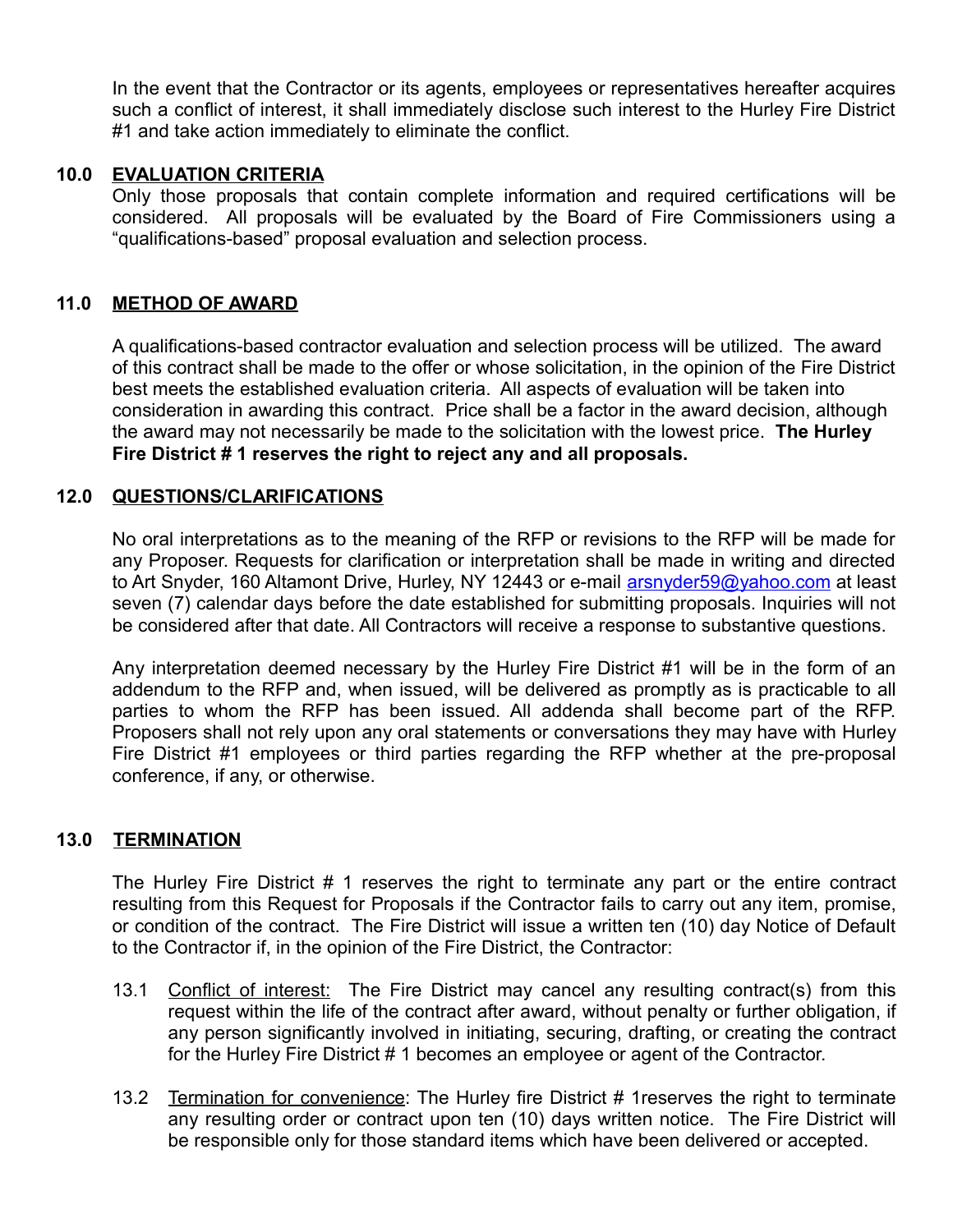13.3 In addition to termination or in the alternative, the Fire District may pursue any or all other legal and equitable remedies and rights it may have under the circumstances.

#### **14.0 COMPLIANCE WITH LAWS, LICENSES AND PERMITS**

The proposer(s) agree that they will fully comply with Federal, State and local policies, procedures, standards and laws, rules and regulations, including all FHWA, FTA, and DOL requirements that are applicable to the providing of services under this contract.

#### **15.0 RETENTION OF RECORDS AND AUDIT ACCESS**

#### **a. Retention of Records**

.

The provider shall maintain accurate records of services rendered including proof of any expenses claimed for reimbursement. The contractor shall provide all information and reports required by the regulations or directives issued pursuant thereto, and shall permit access to its books, records, accounts, other sources of information and its facilities as may be determined by the Hurley fire District # 1 to be pertinent to ascertain compliance with such Regulations, orders and instructions. Where any information required of a contractor is in the exclusive possession of another who fails or refuses to furnish this information the contractor shall so certify to the Hurley Fire District # 1, and shall set forth what efforts it has made to obtain the information. The provider shall report to the Fire District as required and allow records to be subject to inspection by the Fire District upon reasonable notice.

#### **b. Audit Access**

The Hurley Fire District # 1 and its authorized representatives and designees shall have access to all records maintained and retained by the Contractor and its subcontractors for the purpose of inspection, cost/price analysis, audit or other reasonable purposes related to the contract.

The Hurley Fire District and its representatives and designees shall have access to records and be able to copy such records during the Contractor's normal business hours. The Contractor shall provide proper facilities for such access, inspection and copying.

Audits may be conducted during or after the contract period for any reason deemed appropriate and necessary by the Hurley Fire District # 1. Audits will be conducted by auditors selected and paid for by the Fire District. Audits shall be conducted in accordance with generally accepted auditing standards and/or audit procedures and guidelines of the State of New York. The Contractor shall fully cooperate with the Fire District or its auditor(s) during audits and inspections, and provide all requested documentation.

 If an audit is commenced more than sixty (60) days after the date of termination of the contract, the Hurley Fire District # 1 will give reasonable notice to the Contractor of the date on which the audit will begin.

#### **16.0 NON - DISCRIMINATION IN RENDERING SERVICES**

No services to be rendered pursuant to or in connection with this contract may be refused to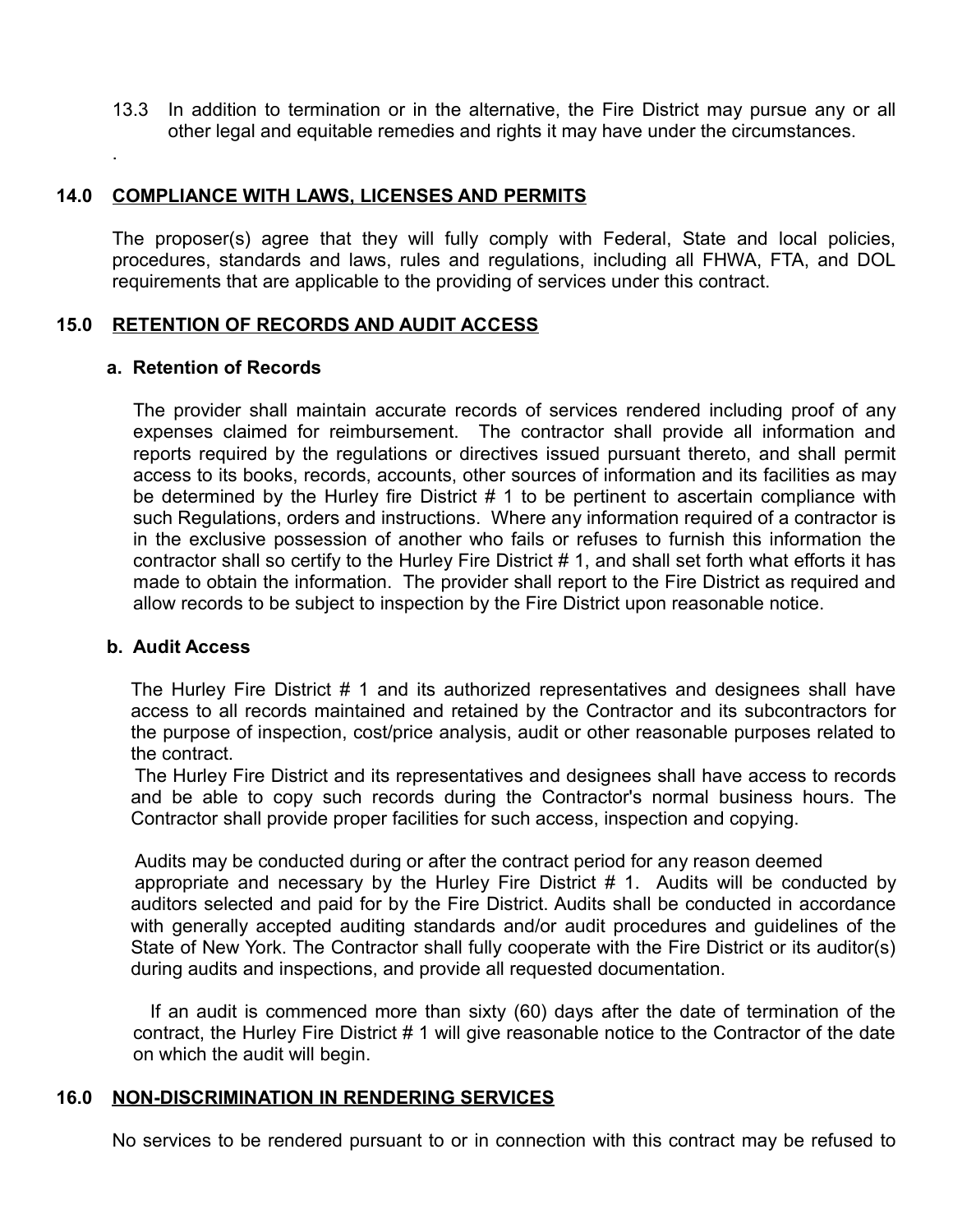any person because of age, race, creed, color, sex, country of origin, disability, sexual orientation, genetic predisposition, or military or marital status.

The Hurley Fire District # 1, in accordance with Title VI of the Civil Rights Act of 1964, 78 Stat. 252, 42 U.S.C. 2000d to 2000d-4, hereby notifies all proposers that it will affirmatively insure that in any contract entered into pursuant to this advertisement, minority business enterprises will be afforded full opportunity to submit bids in response to this invitation and will not be discriminated against on the grounds of race, color, or national origin in consideration for an award.

## **17.0 SPECIAL CONTRACT PROVISIONS**

The provider agrees to and will comply with the following Laws of the State of New York: The Civil Rights Law and Sections 291 and 299 of the New York State Executive Law.

### **18.0 NON-EXCLUSIVE CONTRACT**

This contract shall not be interpreted to create an exclusive right in the provider to render the services described hereunder.

#### **19.0 ALTERNATE PROPOSALS**

The Hurley Fire District # 1 reserves the right to consider alternatives submitted by Proposers that provide enhancements beyond the RFP requirements. Proposal alternatives may be considered if deemed to be in the Fire District's best interest. Proposers shall clearly identify and explain in detail where such alternatives deviate from or qualify the terms of the proposal and specifications as issued.

#### **20.0 DISQUALIFICATION**

The Hurley Fire District # 1 reserves the right to refuse to issue awards to a prospective contractor should such Contractor be in default for any of the following reasons:

- Failure to comply with any pre-qualification regulations of the Fire District, if any such regulations are cited, or otherwise included in the Request for Proposal as a requirement for qualifying.
- Contractor has defaulted under previous contracts with the Fire District.
- Contractor has performed unsatisfactory work on previous contracts with the Fire District.
	- Proposals received from Contractors who have previously failed to complete contracts within the time required, or who have previously performed similar work in an unsatisfactory manner, may be rejected. A Proposal may be rejected if the Contractor cannot show that it has the necessary ability, resources and qualified employees to commence the work at the time prescribed and thereafter to perform and complete the work at the rate or within the time specified. An offer may be rejected if the contractor is already obligated for the performance of other work that would delay the commencement, performance or completion of the work.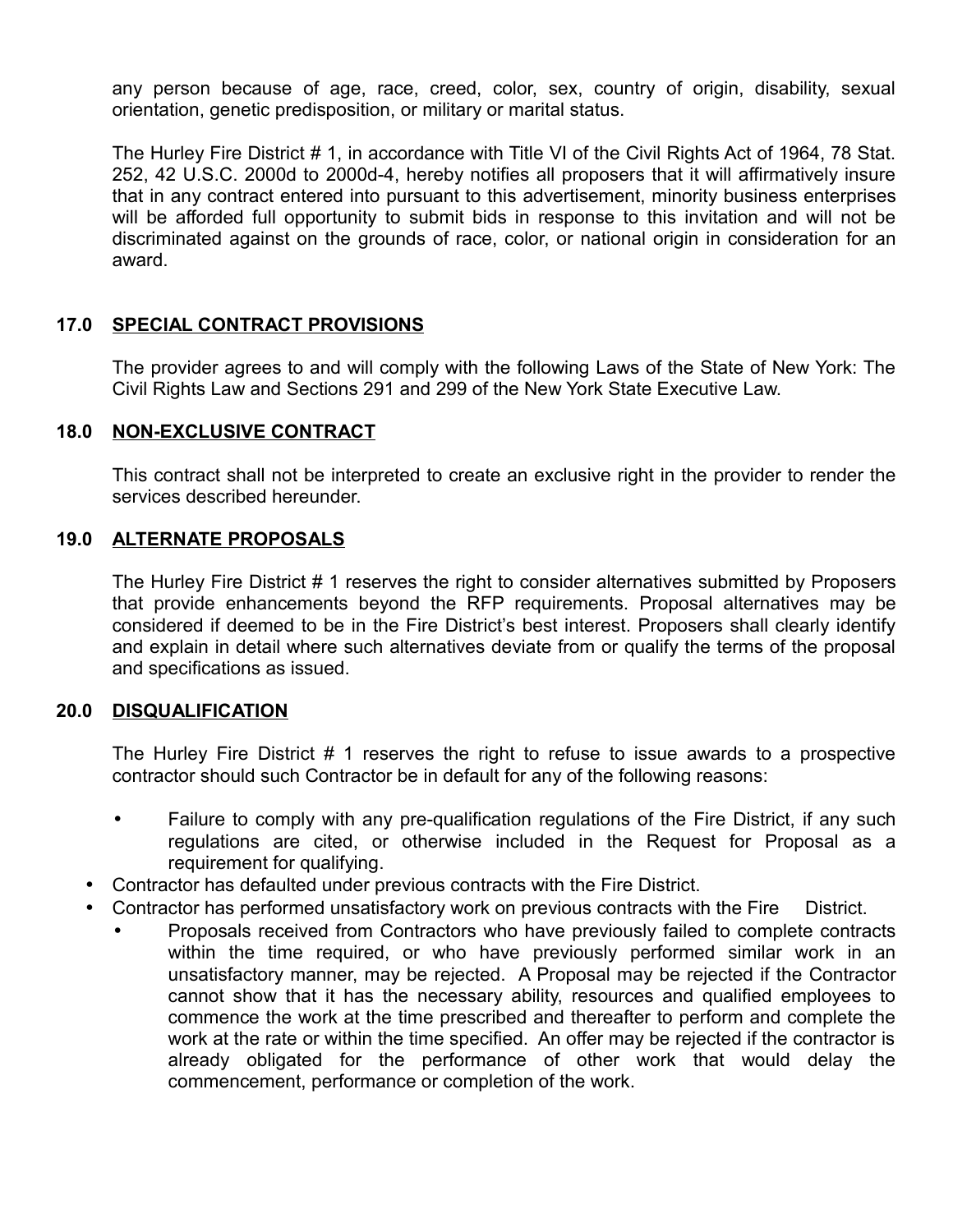## **21.0 DEBARMENT CERTIFICATION**

The Prime Consultant and any sub-consultants must complete and submit with the proposal the "Debarment Certification Form".

### **22.0 DATA RIGHTS**

The Hurley Fire District # 1 reserves a royalty-free, non-exclusive and irrevocable license to reproduce, publish, or otherwise use, and to authorize others to use, for "Hurley Fire District # 1 purposes," any subject data or copyright data produced or provided as deliverables to this contract "for Hurley Fire District # 1 purposes," without the copyright owner's consent.

## **23.0 TERMS OF PAYMENT**

Premiums shall be invoiced and are payable within 45 days of the date of invoice.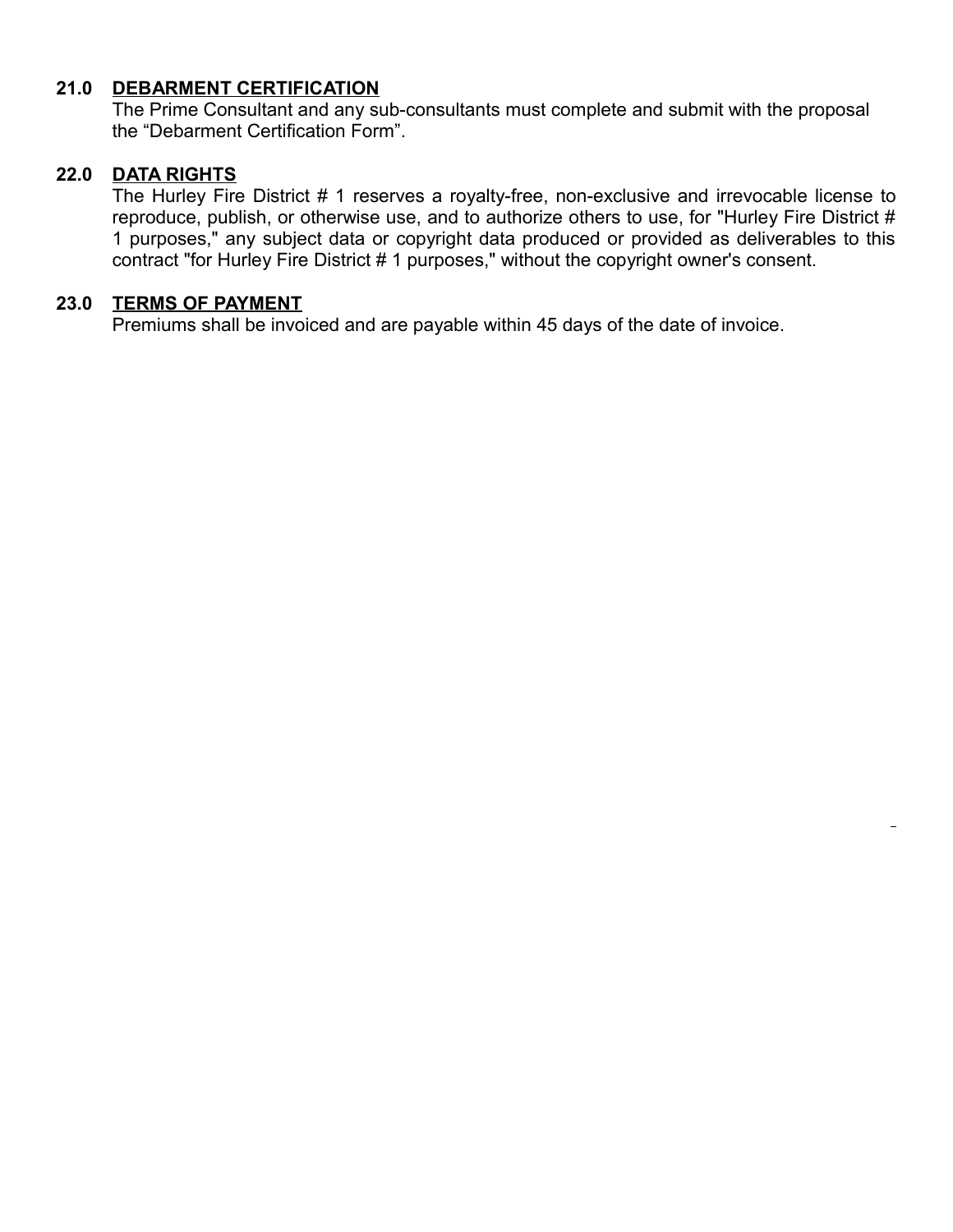**PLEASE RETURN THE FOLLOWING SHEETS WITH YOUR PROPOSAL**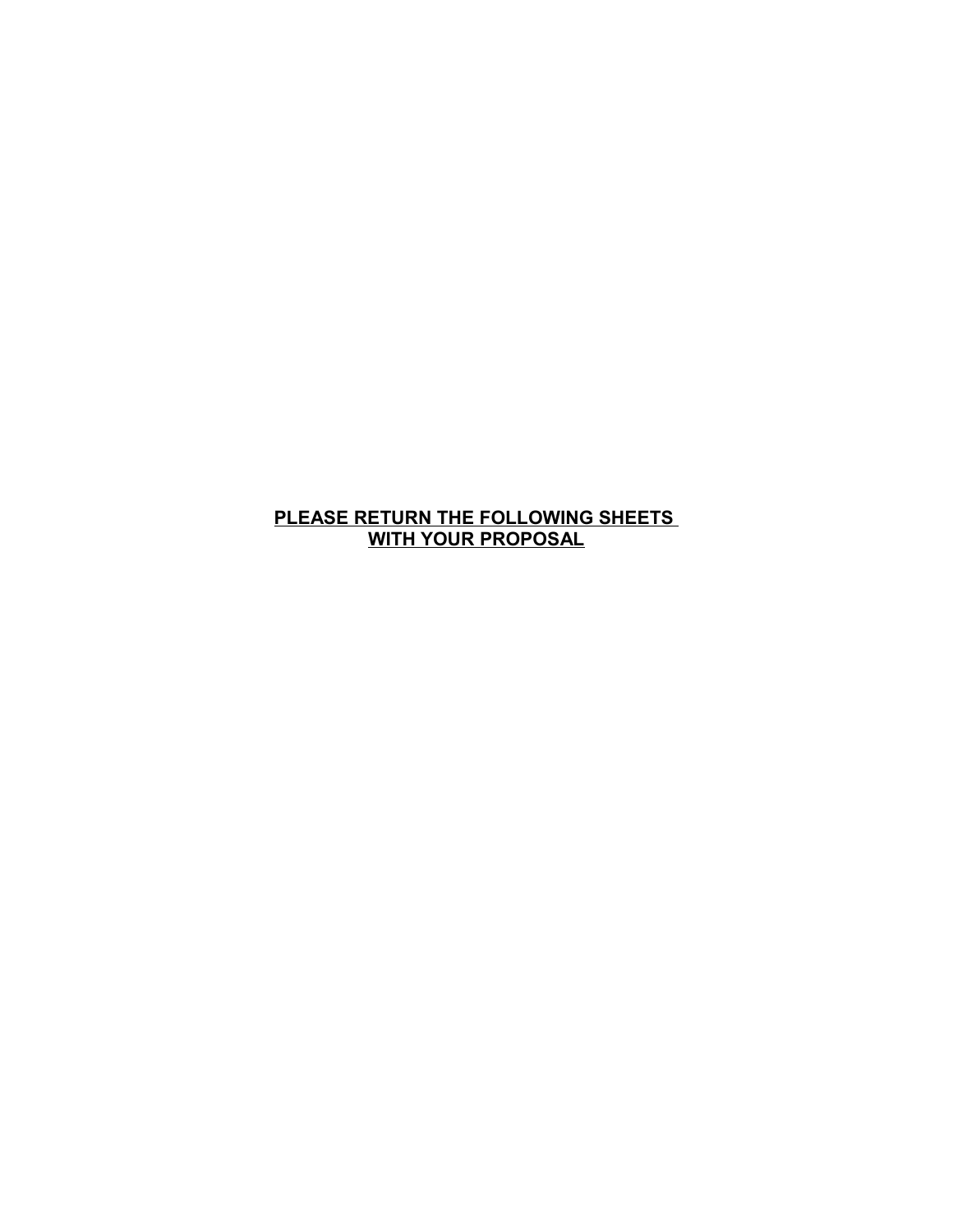## **REFERENCE SHEET**

All bidders will be required to complete this form providing three (3) references of past performance. References should involve projects and/or service situations of similar size and scope to this bid. References must have had dealings with the Bidder within the last thirty-six (36) months. The Hurley Fire District # 1 reserves the right to contact any or all of the references supplied for an evaluation of past performance in order to establish the responsibility of the Bidder before the actual award of the bid and/or contract. Completion of the reference form is required.

Hurley Fire District # 1 may be listed as an additional reference, but may not be substituted for any of the three required references.

| Reference Name:       |                                                                                                                                                                                                   |
|-----------------------|---------------------------------------------------------------------------------------------------------------------------------------------------------------------------------------------------|
| Address:              |                                                                                                                                                                                                   |
|                       |                                                                                                                                                                                                   |
| Telephone:            | __________________________Contact Person:<br><u> Alexandria de la contexta de la contexta de la contexta de la contexta de la contexta de la contexta de la co</u>                                |
| <b>Contract Date:</b> |                                                                                                                                                                                                   |
|                       |                                                                                                                                                                                                   |
| 2) Reference Name:    | <u> 1988 - Johann Stoff, deutscher Stoffen und der Stoffen und der Stoffen und der Stoffen und der Stoffen und der</u>                                                                            |
|                       | <u> 1989 - Johann Stoff, Amerikaansk politiker († 1908)</u>                                                                                                                                       |
|                       |                                                                                                                                                                                                   |
| Telephone:            | ,我们也不会有什么。""我们的人,我们也不会有什么?""我们的人,我们也不会有什么?""我们的人,我们也不会有什么?""我们的人,我们也不会有什么?""我们的人<br>Contact Person: 2008. 2008. 2012. 2014. 2016. 2017. 2018. 2019. 2017. 2018. 2019. 2018. 2019. 2019. 2019. 201 |
|                       |                                                                                                                                                                                                   |
|                       |                                                                                                                                                                                                   |
| 3) Reference Name:    |                                                                                                                                                                                                   |
|                       |                                                                                                                                                                                                   |
|                       |                                                                                                                                                                                                   |
| Telephone:            | <u> 1990 - Johann Barbara, martin a</u><br><b>Contact Person:</b>                                                                                                                                 |
| <b>Contract Date:</b> |                                                                                                                                                                                                   |
|                       | Address:<br><b>Contract Date:</b><br>Address:                                                                                                                                                     |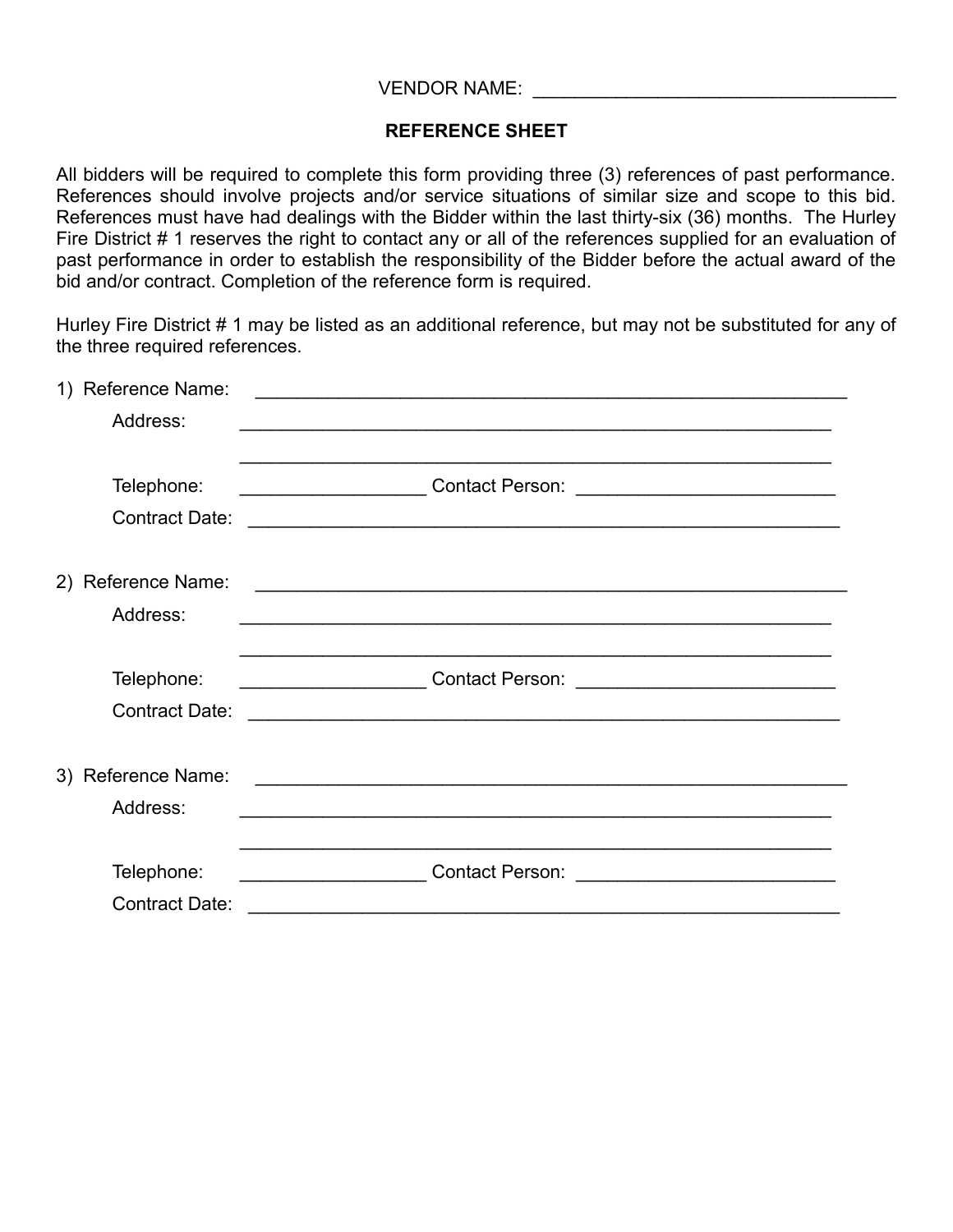# **ADDRESS SHEET**

| <b>MAIL BID TO:</b>                                          |  |           |  |  |  |
|--------------------------------------------------------------|--|-----------|--|--|--|
|                                                              |  |           |  |  |  |
|                                                              |  |           |  |  |  |
|                                                              |  |           |  |  |  |
|                                                              |  |           |  |  |  |
|                                                              |  |           |  |  |  |
| <b>ONLY</b> if different -<br><b>MAIL PURCHASE ORDER TO:</b> |  |           |  |  |  |
|                                                              |  |           |  |  |  |
|                                                              |  |           |  |  |  |
|                                                              |  |           |  |  |  |
| <b>ONLY if different -</b><br><b>MAIL PAYMENT TO:</b>        |  |           |  |  |  |
|                                                              |  |           |  |  |  |
|                                                              |  |           |  |  |  |
| CONTACT:                                                     |  | $E-MAIL:$ |  |  |  |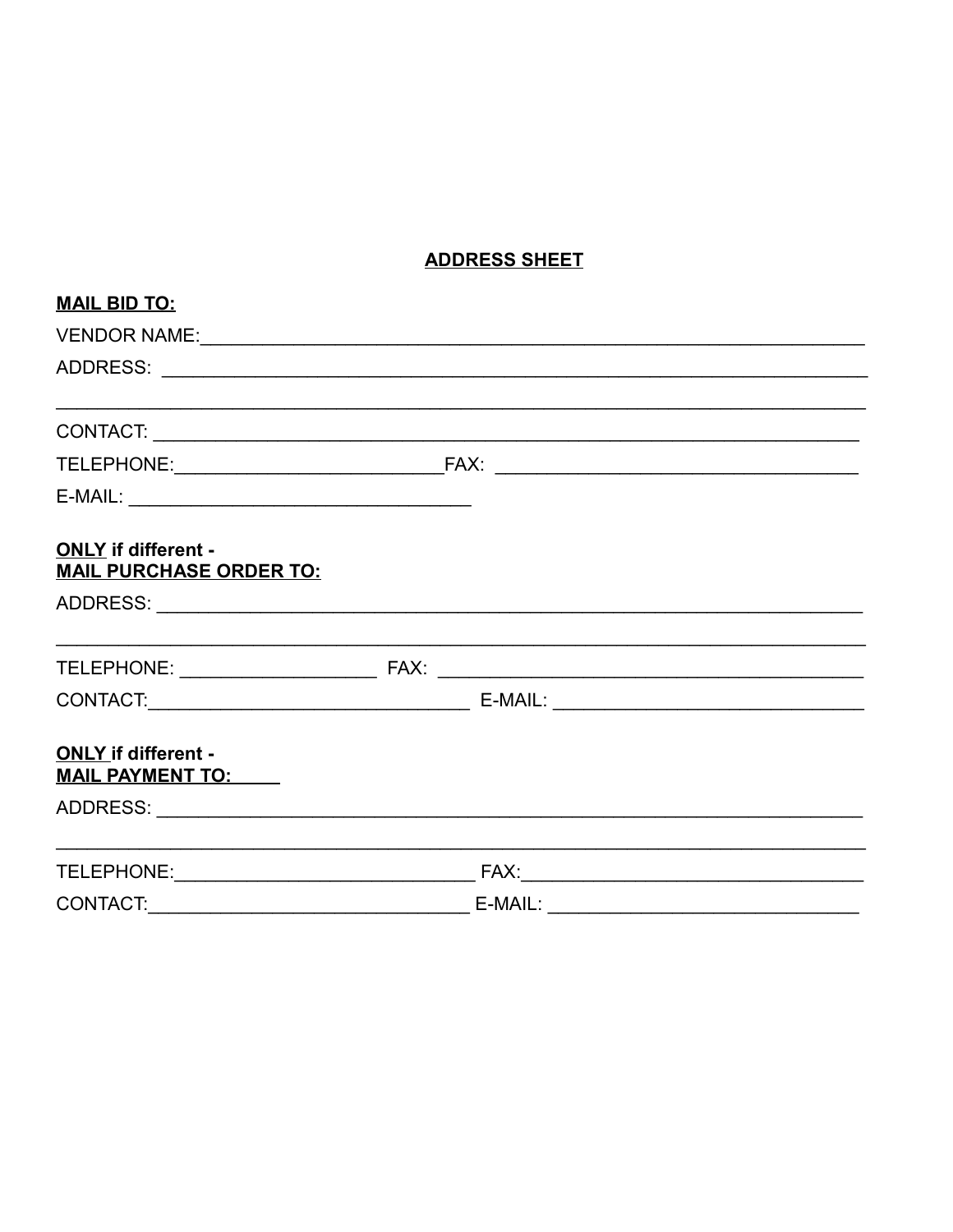## **VENDOR NAME:**

## **ASSUMED NAME CERTIFICATION**

\*If the business is conducted under an assumed name, a copy of the certificate required to be filed under the New York general business law must be attached.

ASSUMED  $NAME:$ 

If the bidder is an individual, the bid must be signed by that individual; if the bidder is a corporation, by an officer of the corporation, or other person authorized by resolution of the board of directors, and in such case a copy of the resolution must be attached; if a partnership, by one of the partners or other person authorized by a writing signed by at least one general partner and submitted with the bid or previously filed with the Hurley Fire District # 1.

"The submission of this constitutes a certification that no Hurley Fire District # 1 Officer has any interest therein. (Note: In the event that any Fire District Officer has any such interest, the full nature thereof should be disclosed below.)"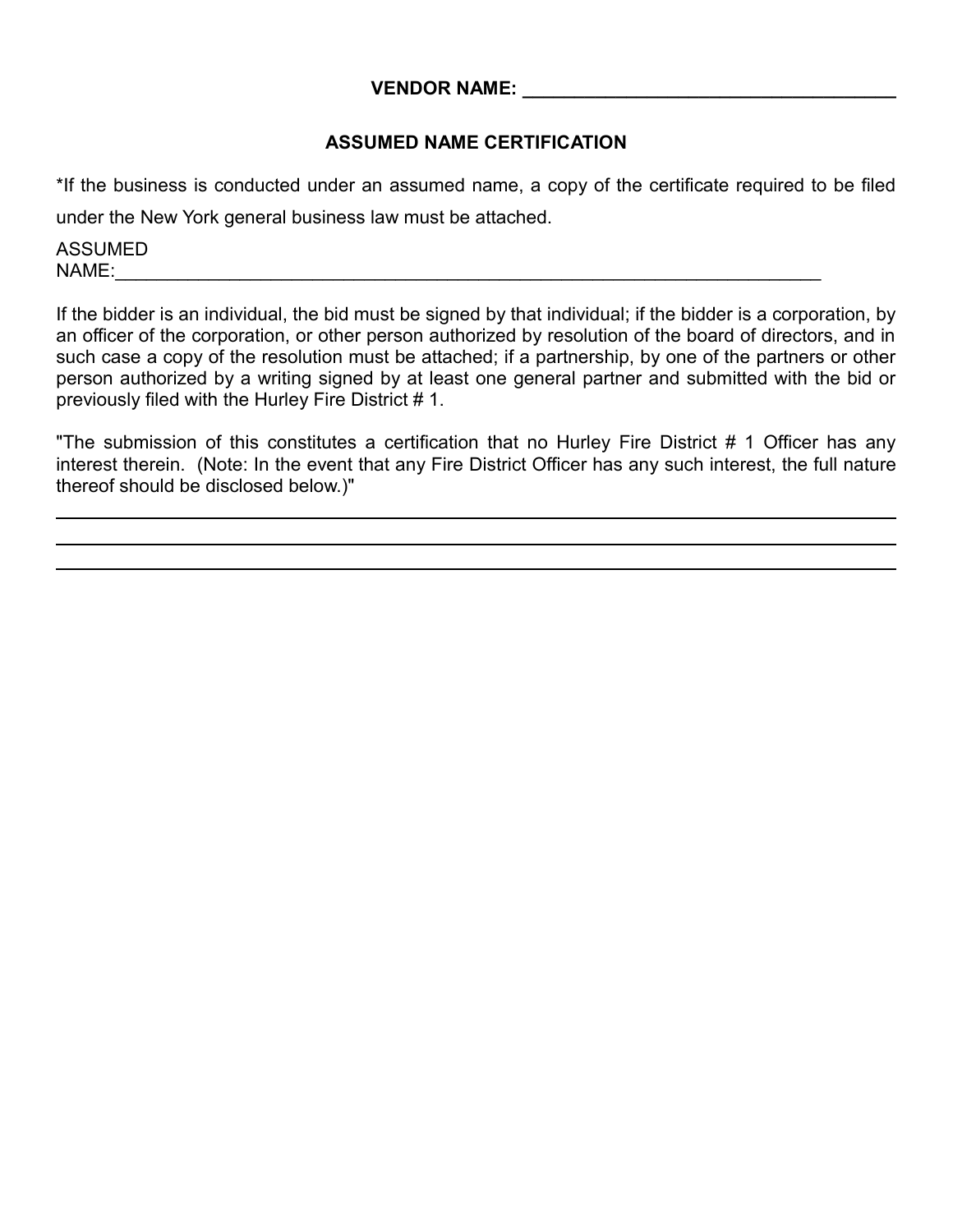## THIS PAGE MUST BE COMPLETED VENDOR ORGANIZATION INFORMATION

| TYPE OF ENTITY: CORP._________________PARTNERSHIP_____________INDIVIDUAL_________ |              |  |
|-----------------------------------------------------------------------------------|--------------|--|
| FEDERAL EMPLOYEE ID #:_______________________OR SOCIAL SECURITY #:______________  |              |  |
|                                                                                   |              |  |
|                                                                                   |              |  |
| If a non publicly owned Corporation:                                              |              |  |
|                                                                                   |              |  |
| LIST PRINCIPAL STOCKHOLDERS: (5% of outstanding shares)                           |              |  |
|                                                                                   |              |  |
| LIST OFFICERS AND DIRECTORS:                                                      |              |  |
| <b>NAME</b>                                                                       | <b>TITLE</b> |  |
|                                                                                   |              |  |
|                                                                                   |              |  |
| If a partnership:                                                                 |              |  |
| PARTNERSHIP NAME: VAN PARTNERSHIP NAME:                                           |              |  |
| LIST PARTNERS NAME(S):                                                            |              |  |
|                                                                                   |              |  |
|                                                                                   |              |  |
|                                                                                   |              |  |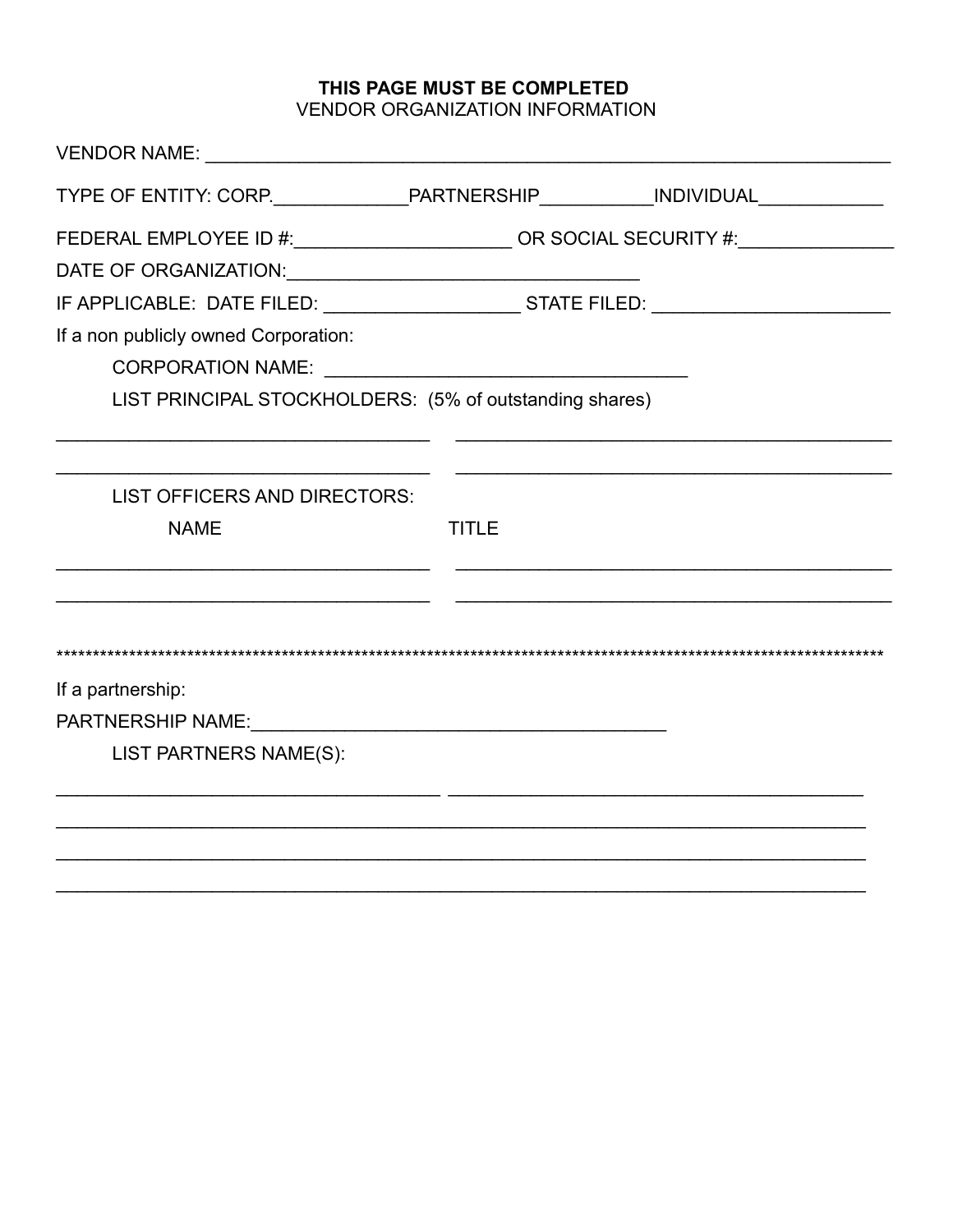### **CERTIFICATION AND SIGNATURE FORM AFFIDAVIT OF NON-COLLUSION**

 $\overline{ext:}=$ 

 $\mathcal{L}_\text{max} = \mathcal{L}_\text{max} = \mathcal{L}_\text{max} = \mathcal{L}_\text{max} = \mathcal{L}_\text{max} = \mathcal{L}_\text{max} = \mathcal{L}_\text{max} = \mathcal{L}_\text{max} = \mathcal{L}_\text{max} = \mathcal{L}_\text{max} = \mathcal{L}_\text{max} = \mathcal{L}_\text{max} = \mathcal{L}_\text{max} = \mathcal{L}_\text{max} = \mathcal{L}_\text{max} = \mathcal{L}_\text{max} = \mathcal{L}_\text{max} = \mathcal{L}_\text{max} = \mathcal{$ 

PHONE NO.:

BUSINESS ADDRESS: \_\_\_\_\_\_\_\_\_\_\_\_\_\_\_\_\_\_\_\_\_\_\_\_\_\_\_ FAX NO.:

 $\mathcal{L}_\text{max}$  , where  $\mathcal{L}_\text{max}$  , we have the set of  $\mathcal{L}_\text{max}$ 

I hereby attest that I am the person responsible within my firm for the final decision as to the prices(s) and amount of this bid or, if not, that I have written authorization, enclosed herewith, from that person to make the statements set out below on his or her behalf and on behalf of my firm.

I further attest that:

- 1. The price(s) and amount of this bid have been arrived at independently, without consultation, communication or agreement for the purpose of restricting competition with any other contractor, bidder or potential bidder.
- 1. Neither the price(s), nor the amount of this bid, have been disclosed to any other firm or person who is a bidder or potential bidder on this project, and will not be so disclosed prior to bid opening.
- 2. No attempt has been made or will be made to solicit, cause or induce any firm or person to refrain from bidding on this project, or to submit a bid higher than the bid of this firm, or any intentionally high or non-competitive bid or other form of complementary bid.
- 3. The bid of my firm is made in good faith and not pursuant to any agreement or discussion with, or inducement from any firm or person to submit a complementary bid.
- 4. My firm has not offered or entered into a subcontract or agreement regarding the purchase of materials or services from any other firm or person, or offered, promised or paid cash or anything of value to any firm or person, whether in connection with this or any other project, in consideration for an agreement or promise by an firm or person to refrain from bidding or to submit a complementary bid on this project.
- 5. My firm has not accepted or been promised any subcontract or agreement regarding the sale of materials or services to any firm or person, and has not been promised or paid cash or anything of value by any firm or person, whether in connection with this or any project, in consideration for my firm's submitting a complementary bid, or agreeing to do so, on this project.
- 6. I have made a diligent inquiry of all members, officers, employees, and agents of my firm with responsibilities relating to the preparation, approval or submission of my firm's bid on this project and have been advised by each of them that he or she has not participated in any communication, consultation, discussion, agreement, collusion, act or other conduct inconsistent with any of the statements and representations made in this affidavit.

## **8. By submission of this bid I certify I have read, am familiar with and will comply with any and all segments of these specifications.**

The person signing this bid, under the penalties of perjury, affirms the truth thereof.

 $\mathcal{L}_\mathcal{L} = \mathcal{L}_\mathcal{L} = \mathcal{L}_\mathcal{L} = \mathcal{L}_\mathcal{L} = \mathcal{L}_\mathcal{L} = \mathcal{L}_\mathcal{L} = \mathcal{L}_\mathcal{L} = \mathcal{L}_\mathcal{L} = \mathcal{L}_\mathcal{L} = \mathcal{L}_\mathcal{L} = \mathcal{L}_\mathcal{L} = \mathcal{L}_\mathcal{L} = \mathcal{L}_\mathcal{L} = \mathcal{L}_\mathcal{L} = \mathcal{L}_\mathcal{L} = \mathcal{L}_\mathcal{L} = \mathcal{L}_\mathcal{L}$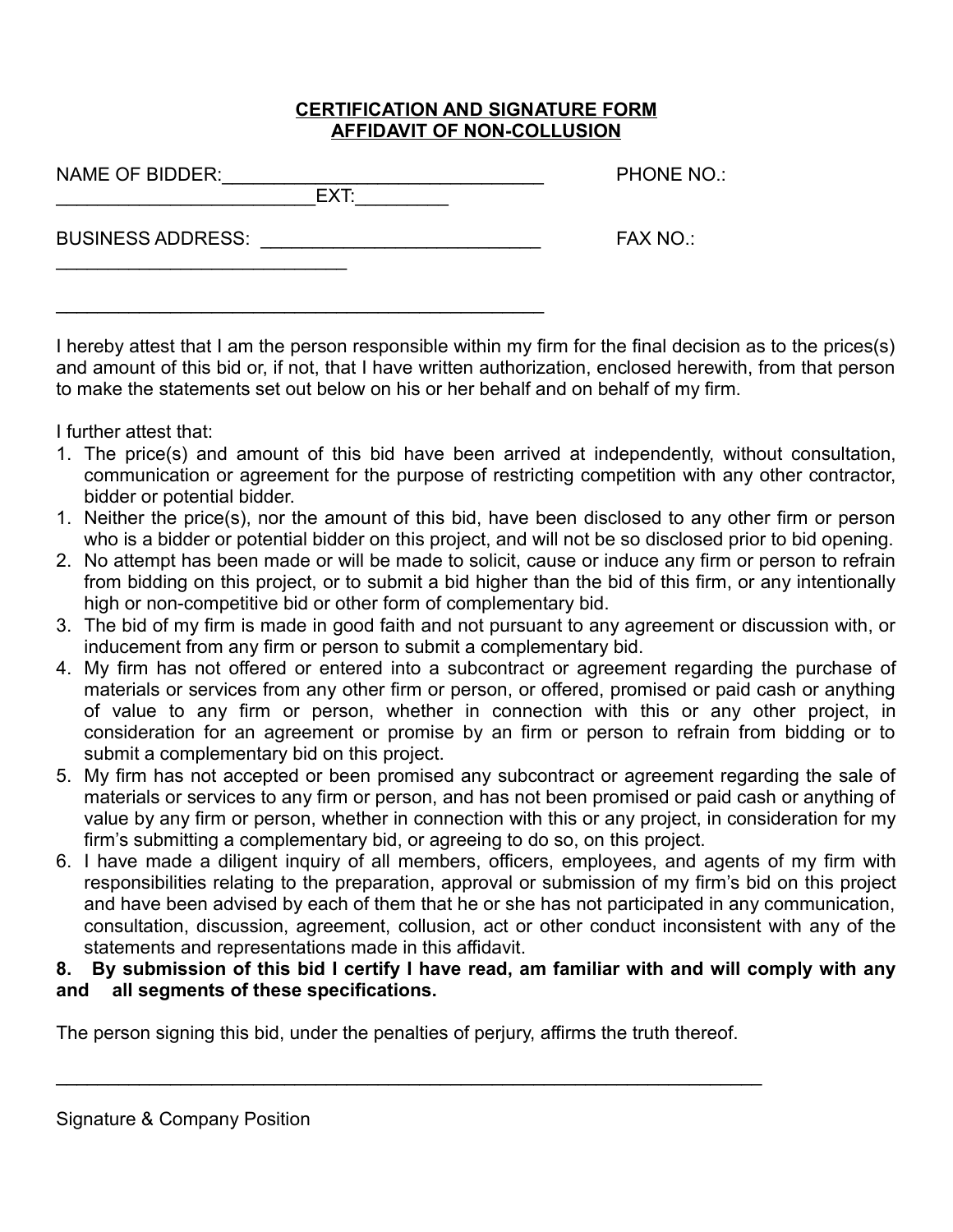Print Name & Company Position

**Company Name** 

Date Signed

Federal I.D. Number